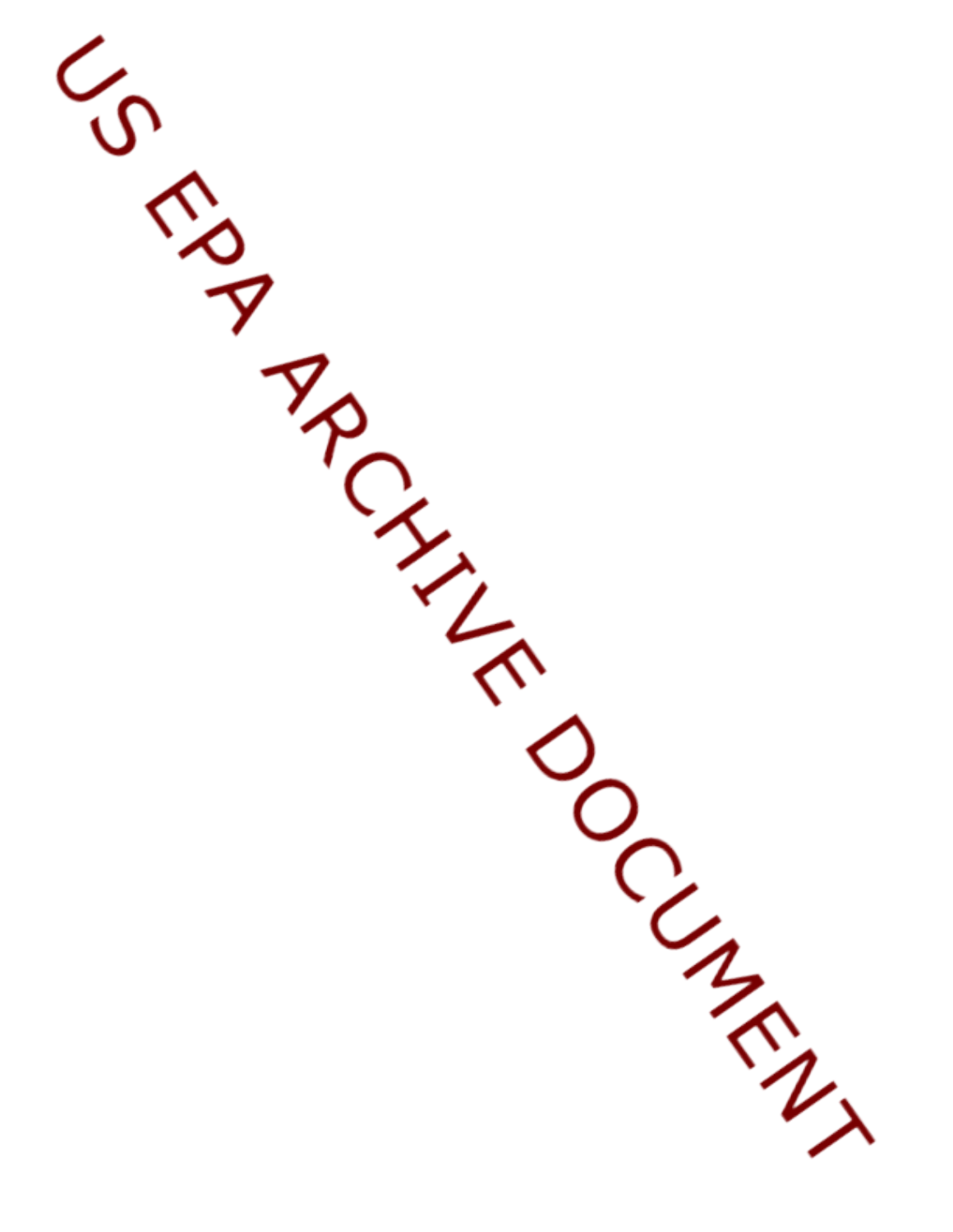# **Consumer Factsheet on: 2,4,5-TP (SILVEX)**

[List of Contaminants](http://www.epa.gov/safewater/hfacts.html) 

 As part of the Drinking Water and Health pages, this fact sheet is part of a larger publication: **National Primary Drinking Water Regulations** 

 This is a factsheet about a chemical that may be found in some public or private drinking water supplies. States Environmental Protection Agency (EPA). It may cause health problems if found in amounts greater than the health standard set by the United

# **What is Silvex and how is it used?**

 of 2,4,5-TP was as a postemergence herbicide for control of woody plants, and broadleaf herbaceous 2,4,5-TP is a white organic powder with little odor. Its use has been banned since 1985. The greatest use weeds in rice and bluegrass turf, in sugarcane, in rangeland improvement programs, on lawns. Aquatic uses included control of weeds in ditches and riverbanks, on floodways, along canals, reservoirs, streams, and along southern waterways.

 The list of trade names given below may help you find out whether you are using this chemical at home or work.

#### **Trade Names and Synonyms:**

Weed-B-Gon Propon Silvi-Rhap Sta-fast Miller Nu Set Aqua-Vex Color-Set Ded-Weed Fenoprop Fenormone Fruitone T **Garlon** Kuran Kurosal G/SL Silvex

# **Why is Silvex being Regulated?**

 based solely on possible health risks and exposure, are called Maximum Contaminant Level Goals. In 1974, Congress passed the Safe Drinking Water Act. This law requires EPA to determine safe levels of chemicals in drinking water which do or may cause health problems. These non-enforceable levels,

 protection would not cause any of the potential health problems described below. The MCLG for 2,4,5-TP has been set at 0.05 parts per million (ppm) because EPA believes this level of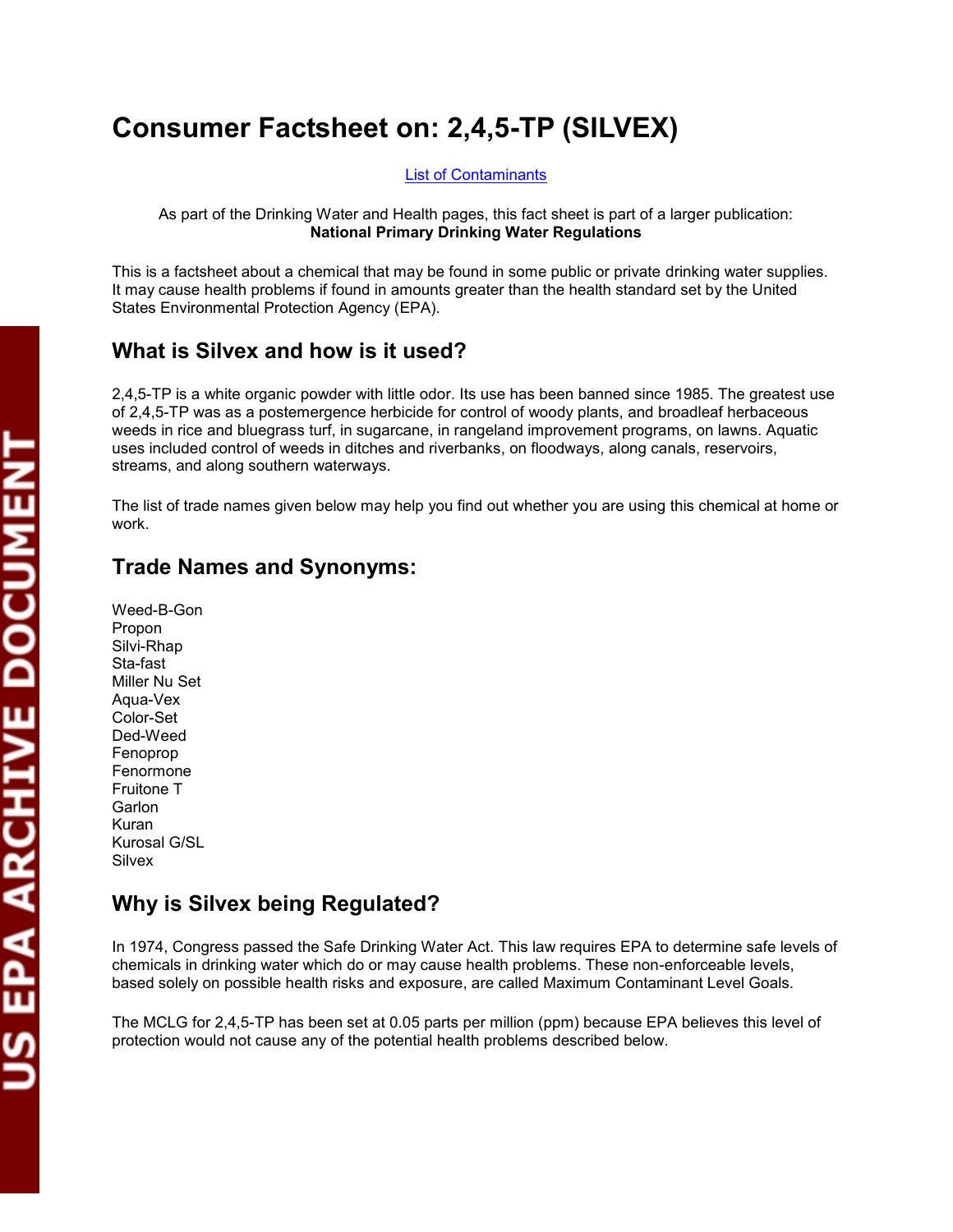Based on this MCLG, EPA has set an enforceable standard called a Maximum Contaminant Level (MCL). MCLs are set as close to the MCLGs as possible, considering the ability of public water systems to detect and remove contaminants using suitable treatment technologies.

 it occur in drinking water. The MCL has been set at 0.05 ppm because EPA believes, given present technology and resources, this is the lowest level to which water systems can reasonably be required to remove this contaminant should

These drinking water standards and the regulations for ensuring these standards are met, are called National Primary Drinking Water Regulations. All public water supplies must abide by these regulations.

# **What are the Health Effects?**

 Short-term: EPA has found 2,4,5-TP to potentially cause the following health effects when people are exposed to it at levels above the MCL for relatively short periods of time: depression and other nervous system effects, weakness, stomach irritation and minor damage to liver and kidneys.

 above the MCL: minor liver and kidney damage. Long-term: 2,4,5-TP has the potential to cause the following effects from a lifetime exposure at levels

# **How much Silvex is produced and released to the environment?**

 runoff from fields, and direct release to water for control of aquatic weeds. In 1982, 2,4,5-TP production was 500,000 pounds. Former releases were from spraying on rangelands,

#### **What happens to Silvex when it is released to the environment?**

 2,4,5-TP will strongly bind to soils and is degraded by microbes, so it isn't likely to leach to ground water. If released to water, 2,4,5-TP will bind to sediment, where microbes will slowly degradeit. It has a very low potential for accumulating in aquatic life.

# **How will Silvex be Detected in and Removed from My Drinking Water?**

 The regulation for 2,4,5-TP became effective in 1992. Between 1993 and 1995, EPA required your water supplier to collect water samples every 3 months for one year and analyze them to find out if 2,4,5-TP is contaminant. present above 0.2 ppb. If it is present above this evel, the system must continue to monitor this

If contaminant levels are found to be consistently above the MCL, your water supplier must take steps to reduce the amount of 2,4,5-TP so that it is consistently below that level. The following treatment methods have been approved by EPA for removing 2,4,5-TP: Granular activated charcoal.

# **How will I know if Silvex is in my drinking water?**

 If the levels of 2,4,5-TP exceed the MCL, 0.05 ppm, the system must notify the public via newspapers, be required to prevent serious risks to public health. radio, TV and other means. Additional actions, such as providing alternative drinking water supplies, may